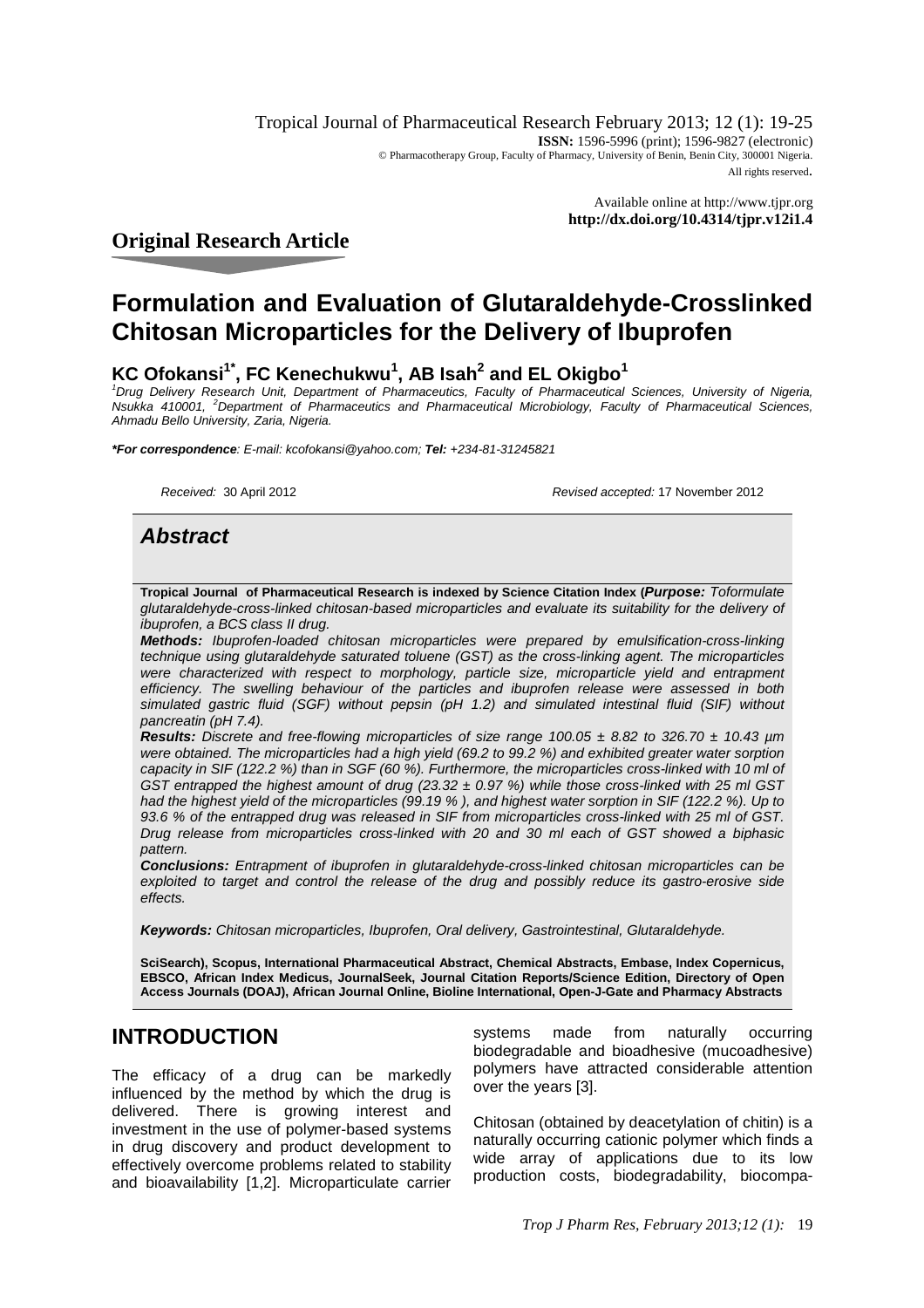tibility, nontoxic nature and mucoadhesion [4]. Microspheres prepared with chitosan by various methods have been used for the controlled release of many drugs, among other applications [4,5]. Factors affecting the release of drug from chitosan microspheres include the molecular weight and concentration of chitosan, the crosslinking agent used and its concentration, process variables like stirring speed, type of oil, additives, cross-linking process used, drug-chitosan ratio etc.

Application of non-steroidal anti-inflammatory drugs (NSAIDs) in therapy is fraught with a myriad of draw-backs especially gastrointestinal side effects. Ibuprofen is a NSAID that is often used orally to relieve inflammation, fever and pain. A number of reports have focused on controlling the release of ibuprofen, with some level of success, by entrapping it in microcapsules based on mucoadhesive polymers including sodium alginate, methylcellulose, ethylcellulose, hydroxypropylmethylcellulose and sodiumcarboxymethylcellulose, either in combination or singly [6,7]. Glutaraldehyde cross-linked chitosan has been used by earlier investigators to achieve a controlled release of diclofenac sodium and as a long acting biodegradable delivery vehicle for mitoxantrone [8-10]. In those earlier reports, it was shown that drug diffusion from a chitosan matrix could be effectively controlled by cross-linking the matrix using a dialdehyde such as glutaraldehyde. It is in this vein that we set out in the present study to entrap ibuprofen in glutaraldehyde cross-linked chitosan microparticles with a view to controlling its release.

Consequently, the aim of the present investigation was to explore the potential applications of microparticles based on mediummolecular-weight chitosan cross-linked with glutaraldehyde for the controlled delivery of ibuprofen with a long-term objective of achieving a reduction in the gastro-erosive side effects of the drug.

#### **EXPERIMENTAL**

#### **Materials**

Ibuprofen (BASF, Germany), chitosan low viscous (Sigma-Aldrich, USA), acetone, concentrated hydrochloric acid, glutaraldehyde, sodium chloride (BDH, England), sodium hydroxide, Span 80 and toluene (Merck, Germany); monobasic potassium phosphate (Sigma Chemical Co., USA), petroleum ether (Fluka, Germany), liquid paraffin (May and Baker, England) were used as procured from the

manufacturers without further purification. All other reagents were analytical grade and used as such. Distilled water was obtained from an allglass distillation apparatus.

#### **Preparation of glutaraldehyde saturated toluene (GST)**

Glutaraldehyde (100 ml) and toluene (100 ml) were placed in a beaker and stirred at 1000 rpm for 1 h using a magnetic stirrer (Remi Instruments, Mumbai, India). Then, the solvent mixture was kept overnight for stabilization after which the upper toluene layer saturated with glutaraldehyde was decanted and used as glutaraldehyde saturated toluene (GST).

#### **Preparation of chitosan microparticles**

The microparticles were prepared by simple emulsification phase separation technique. Chitosan was used as a polymer and was crosslinked using glutaraldehyde saturated toluene (GST) as per the method described by Thanoo et al [9]. All the batches were formulated to contain ibuprofen and chitosan in the ratio of 1:2 while the volume of GST in each batch of the formulation was varied. Briefly, chitosan (2.0 g) was dissolved in 100 ml of 5 % v/v aqueous acetic acid solution. One gram of ibuprofen was dispersed in the polymer solution. The resultant mixture was extruded through a syringe (10 ml capacity) without a needle in 125 ml of liquid paraffin (heavy and light, 1:1 ratio) containing 0.5 %v/v Span 80, and stirring was performed using a propeller stirrer (Remi Instruments, Mumbai, India) at 1000 rpm. After 15, 30, 45 and 60 min, GST (2.5 ml each) was added and further stirring was continued for 2 h. The amount of the crosslinking agent was varied from 10 to 30 ml whereas the cross-linking time, stirring speed and the polymer-to-drug ratio were kept constant. Five batches of the microparticles denoted as  $GST<sub>10</sub>$ ,  $GST<sub>15</sub>$ ,  $GST<sub>20</sub>$ ,  $GST<sub>25</sub>$  and  $GST<sub>30</sub>$  were formulated. Microparticles thus obtained were filtered and washed several times with petroleum ether (boiling point  $20 - 40$  °C) to remove any traces of oil. They were finally washed with acetone to remove excess of GST. The microparticles were then dried at the ambient temperature of  $28 \pm 2$  °C for 24 h.

#### **Determination of percentage yield of microparticles**

The dried microparticles were weighed to obtain the yield of microparticles formulated per batch. The percentage (%) yield was calculated using the formula: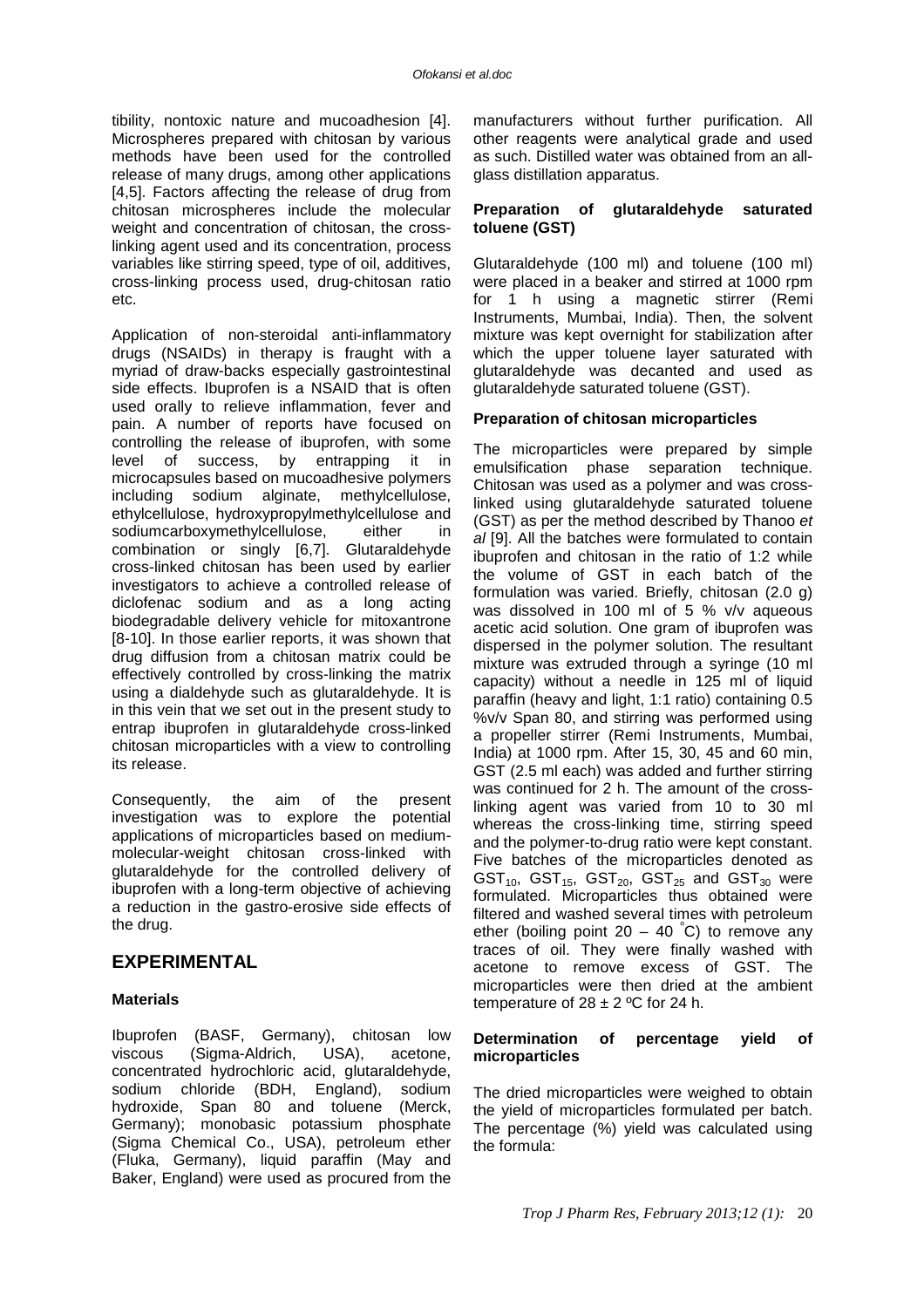$$
\text{Yield} = \frac{W_1}{W_2 + W_3} \times 100 \quad \text{......} \quad (1)
$$

where  $W_1$  = weight of the microparticles,  $W_2$  = weight of the drug added, and  $W_3$  = weight of the polymer and Span 80.

#### **Particle size analysis and morphological characteristics**

The particle size of the microparticles was determined by computerized image analysis on a photomicroscope (Lieca, Germany). A quantity (0.1 g) from each of the batches was dispersed in a mixture of liquid paraffin and Span 80 and mounted on a slide and observed under a light microscope. With the aid of software in the microscope, the projected diameters of the particles corresponding to the particle sizes of the microparticles were determined and the mean calculated. The particle morphologies were also observed and captured by the photomicroscope.

#### **Swelling studies**

The degree of swelling of the microparticles was investigated separately in simulated gastric fluid (pH 1.2) without pepsin and simulated intestinal fluid (pH 7.4) without pancreatin. A dialysis membrane 9 cm long was activated by immersion in 50 ml of distilled water regulated at 90 ºC for 1 h and thereafter washed with distilled water. A known weight of the microparticles was placed in the activated dialysis membrane which was tied at both ends and immersed in a beaker placed on a thermostated bath maintained at 37  $\pm$  1 °C. At 5 min intervals, the membrane was removed from each medium, dried with filter paper and weighed. The degree of swelling was calculated using the formula:

$$
H\,\left(\% \right) = \frac{(M_{2} - M_{1})}{M_{1}} \times 100\,\cdots\tag{2}
$$

where  $M_1$  = initial weight of microparticles (g), and  $M_2$  = final weight of microparticles.

#### **Determination of entrapment efficiency of the microparticles**

A quantity (100 mg) of the microparticles was placed in a beaker containing 100 ml of phosphate buffer (pH 7.4). The dispersion was vortexed repeatedly to break up the microparticles and cause them to discharge their contents completely. The solution was then filtered and analyzed spectrophotometrically at a wavelength of 272 nm using a Uv-Vis spectrophotometer (Jenway 6405). The drug

concentration in each batch of the microparticles was calculated from a Beers' plot previously determined for ibuprofen. An average of four determinations was taken as the mean drug content for each batch of microparticles. The drug entrapment efficiency (E) was calculated using the following formula:

 $E (%) = (ADL/TDL)100$  ...... (3)

where ADL is actual drug loading and TDL is theoretical drug loading

#### **In vitro drug release studies**

The USP XXVII paddle method was adopted in this study [11]. The dissolution experiment was performed in 500 ml of freshly prepared SIF (pH 7.4) and SGF (pH 1.2) maintained at  $37 \pm 1$  °C. A known quantity (300 mg) from each batch of the microparticles was placed in the appropriate chamber of the release apparatus and agitated at 50 rpm. At predetermined time intervals, 5 ml aliquots of the release medium were withdrawn, appropriately diluted and assayed spectrophotometrically at 272 nm. At every interval, 5 ml of fresh release medium was added to maintain a constant volume in the dissolution medium. The concentrations of the withdrawn samples were calculated with reference to the standard Beers' plot. Three replicate release studies were performed in each case and the mean values were taken.

#### **Statistical data analysis**

Statistical data analyses were performed using SPSS (version 16). For batch comparisons, the student's t-test was used to determine statistically significant differences at  $p < 0.05$ .

### **RESULTS**

The particle size distribution of the microparticles is presented in Table 1. The mean particle size  $(n = 50)$  of the microparticles ranged from 100.05 ± 8.82 µm to 326.70 ± 10.43 µm**.** Microparticles formulated with 10 ml of glutaraldehyde saturated toluene (batch  $GST_{10}$ ) had the smallest particle size while microparticles cross-linked with 25 ml of GST possessed the largest mean particle size. The photomicrographs (pictures not shown) showed that the microparticles had a brownish and spherical appearance except for some batches that appeared to have some degree of hydration and irregular shapes, especially those cross-linked with 25 ml and 30 ml GST.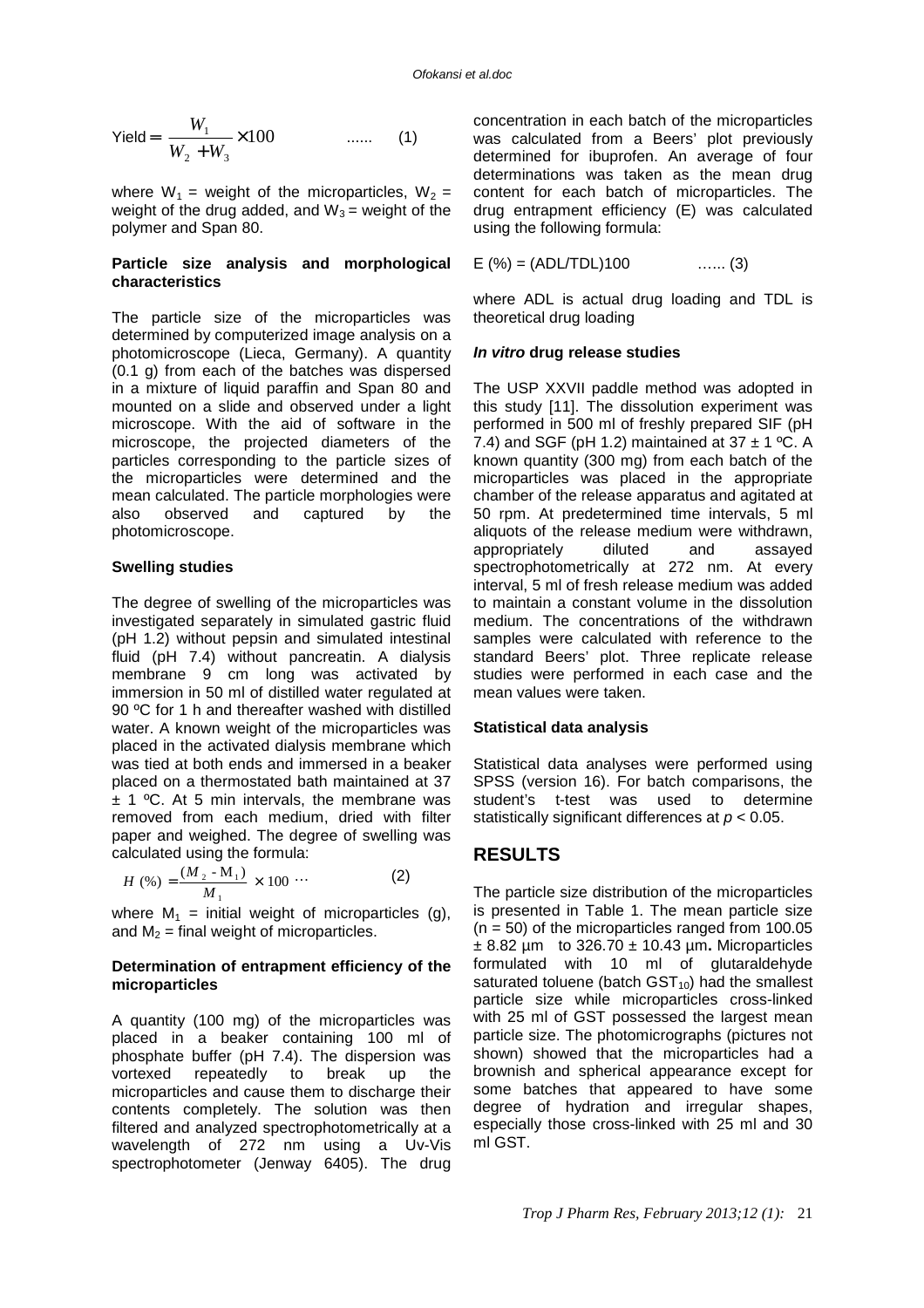|                   | Volume of cross-   |           | Loading                   |                       |
|-------------------|--------------------|-----------|---------------------------|-----------------------|
| Batch code        | linking agent (ml) | Yield (%) | efficiency <sup>a,b</sup> | Size $( \mu m)^{a,c}$ |
| GST <sub>10</sub> | 10                 | 98.53     | $23.32 \pm 0.97$          | $100.05 \pm 8.82$     |
| GST <sub>15</sub> | 15                 | 69.27     | $20.67 \pm 3.11$          | $326.70 \pm 10.43$    |
| $GST_{20}$        | 20                 | 84.43     | $19.78 \pm 1.06$          | $116.72 \pm 9.16$     |
| $GST_{25}$        | 25                 | 99.19     | $13.88 \pm 2.83$          | $262.50 \pm 5.46$     |
| GST <sub>30</sub> | 30                 | 94.23     | $12.90 \pm 1.89$          | $163.34 \pm 7.12$     |

**Table 1:** Formulation and physical properties of ibuprofen-loaded chitosan microparticles

**a**  $Mean \pm SD, \frac{b}{n=3}$ ,  $c$   $n=50$ .

Discrete, spherical and free flowing microparticles were obtained using 10, 15, and 20 ml of the cross-linking agent. Batches  $GST_{25}$ and  $GST_{30}$  which were cross-linked with 25 and 30 ml of GST respectively, yielded irregular microparticles. The results presented in Table 1 show that the microparticle yield (percentage yield) was high. Particularly noteworthy is the batch that had the highest yield of 99.19 %. This occurred in microparticles cross-linked with 25 ml of GST. Microparticles cross-linked with 15 ml of GST had the lowest yield (69.27 %). The results of the water sorption studies are shown in Figs. 1 and 2. It can be seen from these figures that water sorption for all batches of the microparticles was higher in SIF than in SGF. Microparticles cross-linked with 25 ml of GST showed the highest degree of swelling in SIF where 122.2 % water sorption was recorded when compared to that prepared with 10 ml GST which showed a water sorption of 42.6 %. Water sorption for microparticles cross-linked with 30 ml GST was, however, lower compared to that cross-linked with 25 ml GST. In SGF, the highest water sorption capacity was shown by microparticles cross-linked with 25 ml of GST and this was closely followed by microparticles cross-linked with 30 ml of GST. Approximately equal water sorption values were obtained for microparticles cross-linked with 10 and 20 ml of GST. Water absorption and the rate of water absorption by the microparticles followed the order:  $GST_{25} > GST_{30} > GST_{20} > GST_{15} > GST_{10}$ in SIF while the order in SGF is:  $GST_{15} > GST_{30}$  $>$  GST<sub>25</sub>  $>$  GST<sub>20</sub> = GST<sub>10</sub>. It is discernible from Table 1 that the entrapment efficiency of all batches of the microparticles was in the range of 12.90 ± 1.89 % to 23.32 ± 0.97 % with microparticles cross-linked with 10 ml GST recording the highest drug entrapment. The general pattern was that drug entrapment decreased with increasing proportions of the cross-linking agent used in preparing the microparticles. Microparticles cross-linked with 10 ml GST entrapped greater amounts ( $p \le 0.05$ ) of ibuprofen in comparison with those crosslinked with 30 ml of GST.



**Figure 1:** Swelling profiles of iboprofen microparticles in SIF. **Key:** GST 10 (♦), GST 15 (■), GST 20 (▲), GST 25 ( $\bullet$ ), GST 30 ( $\Delta$ )



**Figure 2:** Swelling profiles of ibuprofen microparticles in SGF. **Key:** GST 10 (V), GST 15 (V), GST 20 (V), GST 25 (V), GST 30 (V).

The release profiles of ibuprofen from the microparticles in SIF and SGF are graphically represented in Figs 3 and 4. There was a sustained release of the drug from most of the microparticles. However, drug release was higher in SIF than in SGF, and there was an initial rapid release of ibuprofen from the microparticles cross-linked with 20 and 30 ml GST within 3 and 2 h, respectively in SIF. A characteristic feature of the release profile of ibuprofen from the latter batches of microparticles in SIF is the biphasic pattern of release.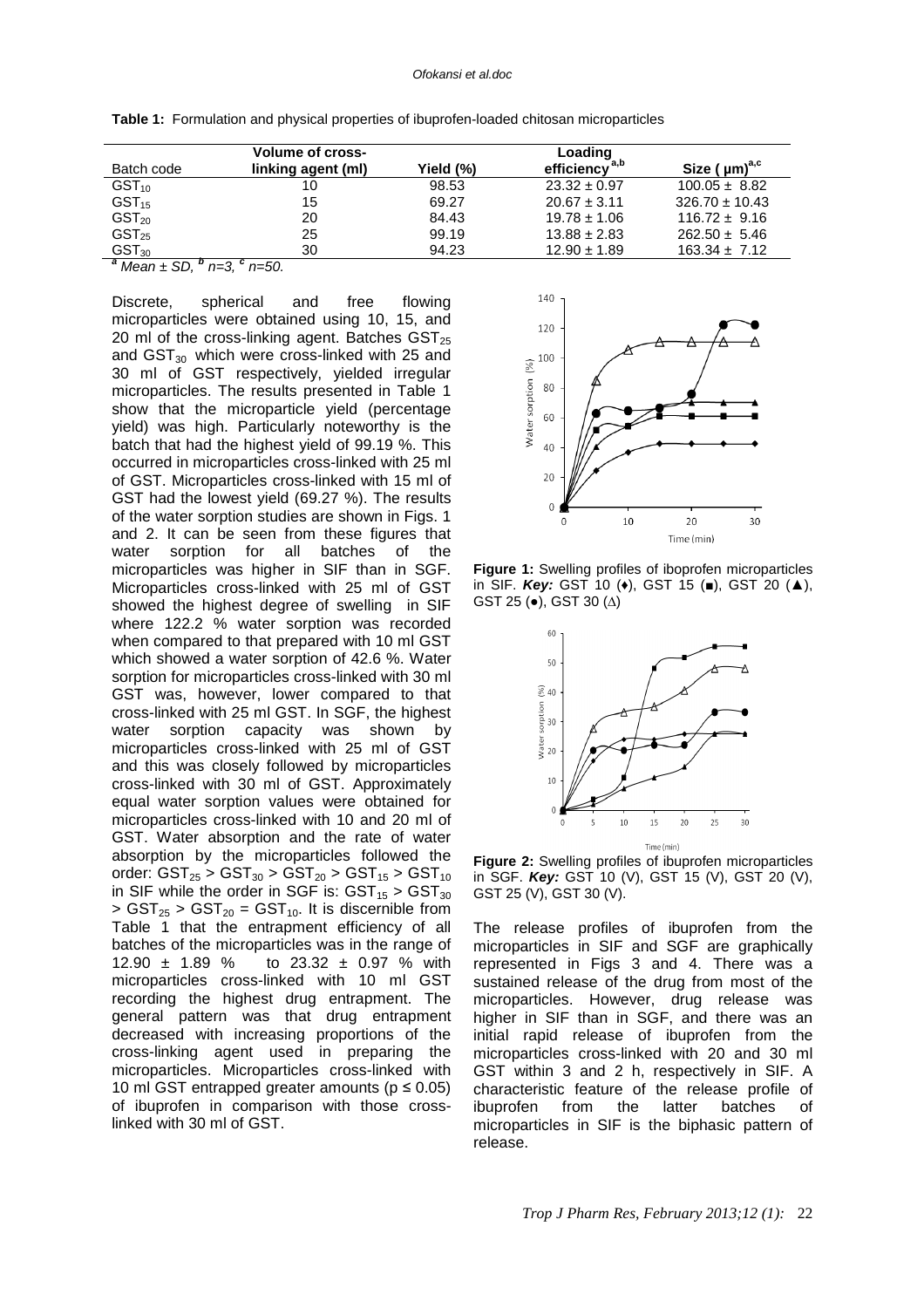Drug release in SIF was highest and more gradual and sustained from microparticles crosslinked with 25 ml of GST where up to 93.6 % of the drug was released within 10 h. In SGF, the release of ibuprofen from the microparticles was lower and more gradual than in SIF. Drug release from the microparticles in SIF followed the order:  $GST_{25} > GST_{20} > GST_{30} > GST_{10} >$  $GST_{15}$  while the order in SGF is:  $GST_{20} > GST_{30}$  $>$  GST<sub>10</sub>  $>$  GST<sub>15</sub>  $>$  GST<sub>25</sub>.

**Table 2:** Higuchi release kinetic parameters of ibuprofen from ibuprofen microparticles in SIF and SGF.

|                   | Release parameter |            |       |       |  |
|-------------------|-------------------|------------|-------|-------|--|
| <b>Batch</b>      |                   | <b>SIF</b> |       | SGF   |  |
| code              | Kн                |            | Kн    |       |  |
|                   |                   | $r^2$      |       |       |  |
| GST <sub>10</sub> | 6.893             | 0.940      | 5.734 | 0.894 |  |
| GST <sub>15</sub> | 5.322             | 0.817      | 3.273 | 0.944 |  |
| GST <sub>20</sub> | 13.930            | 0.870      | 5.682 | 0.903 |  |
| GST <sub>25</sub> | 11.930            | 0.840      | 3.190 | 0.737 |  |
| GST <sub>30</sub> | 11.560            | 0.850      | 5.061 | 0.937 |  |

 $K_H$  = Higuchi release rate constant;  $r^2$  = Correlation coefficient.



**Figure 3:** Release profiles of ibuprofen from the microparticles in SIF. GST 10 (♦), GST 15 (■), GST 20  $(A)$ , GST 25 ( $\bullet$ ), GST 30 ( $\Delta$ ).

#### **DISCUSSION**

The sizes of the microparticles were all within the micrometer range, indicating that the production process was able to achieve the intended endpoint. It would appear that the average size of the microparticles increased with an increase in the proportion of the cross-linking agent employed.

However, the microparticles cross-linked with 15 ml of GST had a larger size than the other batches, especially microparticles cross-linked

with 20, 25 and 30 ml GST possibly owing to incomplete cross-linking of the microparticles.



**Figure 4:** Release profiles of ibuprofen from the microparticles in SGF: GST 10 (♦), GST 15 (■), GST 20 (▲), GST 25 (●), GST 30 (∆)

The microparticles evaluated in this study are intended for oral administration and particle size would influence the rate of drug release and subsequent pharmacokinetics [12]. The microparticle yield was high, an indication that the formulation technique adopted was reliable. There was no evidence of correlation between the proportion of cross-linking agent used in the formulation of microparticles and the microsphere yield. . Factors that influence swelling of swellabe polymers prepared by crosslinking technique include the cross-linking time and the concentration of the cross-linking agent. Cross-linked chitosan is relatively stable in acidic medium but rapidly swells and releases its encapsulated drug in an alkaline medium [13-16]. By implication, encapsulation of ibuprofen in GST cross-linked chitosan microparticles would cause a little amount of the drug to be released in the stomach thereby decreasing its corrossive effects on the gastric mucosa and would further enhance its targeting to the intestine, where the desired sustained release effects would be achieved. It is equally clear from the results of the swelling studies that microparticles crosslinked with 10 ml of GST had the lowest water sorption capacity in the two media. This may likely be the optimum amount of the cross-linking agent needed to produce microparticles for sustained release dosage form. Conversely, batch  $GST_{25}$  which was cross-linked with 25 ml of the cross-linking agent sustained the release of ibuprofen to the highest degree.

The drug entrapment efficiency is an important variable for assessing the drug loading capacity of microparticles and their drug release profiles, thus suggesting that the amount of drug that would be available at the site of absorption. This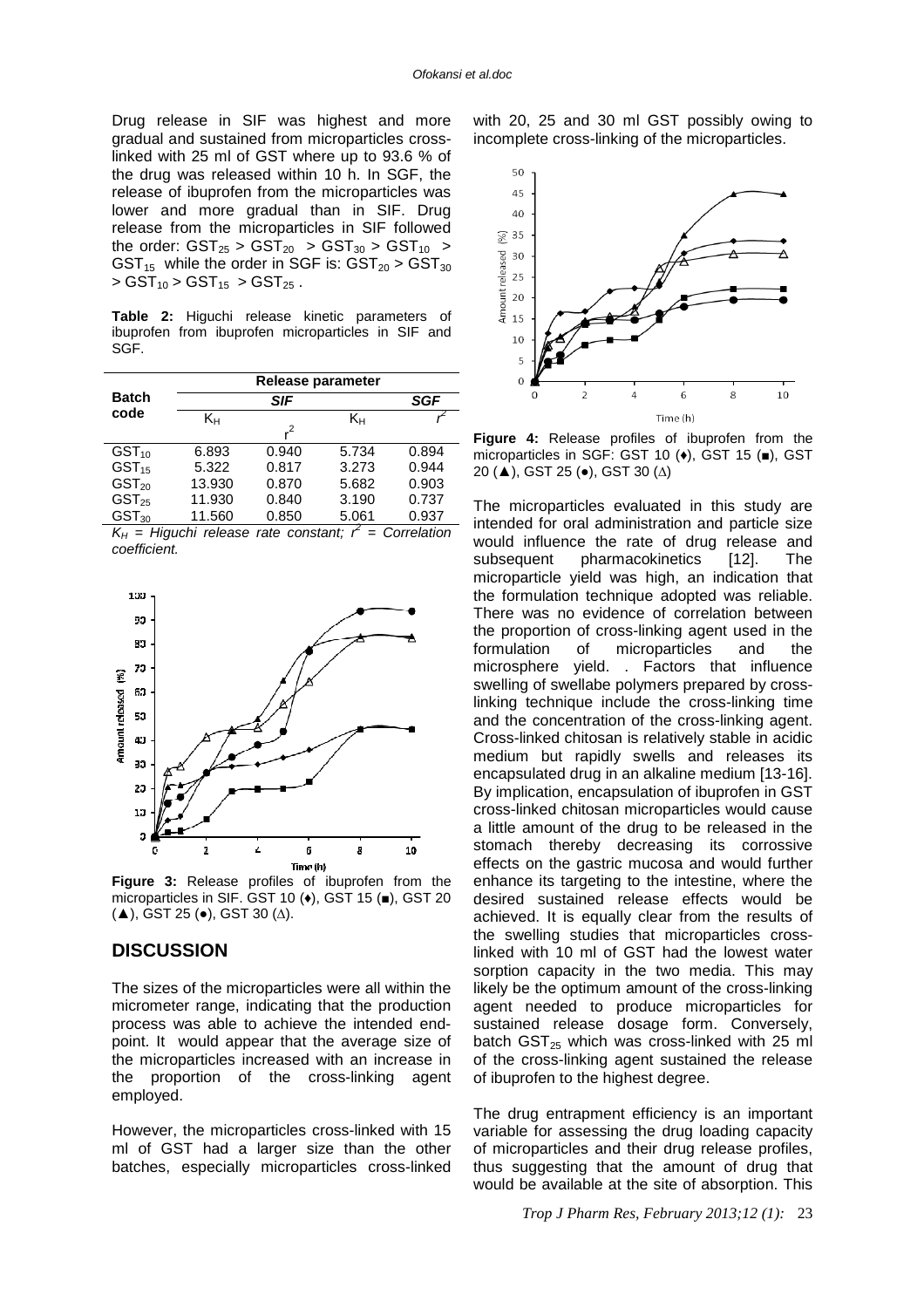parameter is dependent on the process of preparation, physicochemical properties of drug, and formulation variables [17-19]. The drug entrapment efficiency was observed to be dependent on the amount of cross-linking agent<br>used in preparing the microparticles. used in preparing the microparticles. Microparticles cross-linked with 10 ml of GST had higher mean drug content and thus higher loading efficiency compared to the drug content of microparticles cross-linked with 30 ml GST (Table 1). This was the optimum amount of cross-linking agent for formulation of chitosan microparticles using a cross-linking time of 2 h. This batch showed lower rate and degree of swelling than the other batches. Higher degree of swelling weakens secondary bonds in polymers and, thus, the lower degree of swelling in batch  $GST<sub>10</sub>$  microparticles may have resulted in stronger attachment of the drug within the chitosan matrix. In addition, the wide variation in the drug contents of the different batches of the microparticles could be a consequence of the varying degrees of drug sedimentation and the relative partitioning of ibuprofen between the dispersed and continuous phases of the emulsion prior to cross-linking of the polymer [20].

The results depicted in Figs 4 and 5 indicate that the percentage drug released is highly dependent on the pH of the release media and the proportion of the cross-linking agent. The rapid release of ibuprofen from batches  $GST_{20}$ and  $GST_{30}$  in the first 30 min is possibly due to a burst effect caused by the leaching out of the unentrapped drug adhering to the surface of the microparticles after the initial rapid hydration and swelling. Burst release resulting in biphasic release pattern may be utilized in therapeutic design of dosage forms. This has been observed in microparticles prepared using chitosan as a polymer [4,21]. There is a lot of peripheral attachment of the drug as a result of expulsion during microsphere drying (elastic contraction as seen in gels) or drug migration as a result of solvent drag during drying. In this case, however, this may be an advantage because it would lead to a high initial blood concentration of the drug and a gradual release of the remaining drug. In arthritis and chronic pain management, the objective is always to instantly alleviate pain and inflammatory conditions. This is possible if a bolus dose of the NSAID (ibuprofen) is administered. The bolus dose, when required, would be provided by the initial burst as seen in batches  $GST_{20}$  and  $GST_{30}$ . The high and rapid release of ibuprofen from the microparticles in SIF, in addition to the burst effect, may also be a result of the high rate of hydration and swelling of the microparticles in SIF, which, in turn, could be

attributable to the properties of the polymer (chitosan) used in preparing the microparticles. The subsequent slow release phase could be a consequence of the decreasing residual amount of drug in the microparticles and the build-up of drug concentration in the dissolution medium in the course of time. This indicates that once the drug adhering to the microspheric surface has leached, the drug release becomes diffusioncontrolled. Moreover, chitosan possesses bioadhesive properties [22,23]. This is an added advantage since the transit time of the dosage form would be prolonged in the gastrointestinal tract for maximum absorption of the active ingredient. Further kinetic analysis of the release data was performed on the ibuprofen-loaded chitosan microparticles. The criterion was based on a goodness-of-fit test. The result of the different parameters derivable from the Higuchi release model [24] is presented in Table 2. The values show that batch  $GST_{10}$  microparticles obeyed the Higuchi membrane diffusioncontrolled model in SIF, whereas batches  $GST<sub>15</sub>$ and  $GST_{20}$  microparticles followed the model in SGF and thus exhibited diffusion-controlled release. The implication is that cross-linking the microparticles with 10 ml of GST increased the diffusional tendency of the incorporated drug in SIF. Similarly, cross-linking the chitosan microparticles with 15 and 20 ml of GST diffusionally increased the release of ibuprofen in SGF.

### **CONCLUSION**

Ibuprofen-loaded microparticles were successfully prepared using medium molecular weight chitosan by the emulsification-solvent evaporation technique using glutaraldehyde saturated toluene as the cross-linking agent. Glutaraldehyde cross-linked medium molecular weight chitosan could be useful in controlling the release of ibuprofen with a potential of reducing its gastrointestinal side effects and dosing frequency. Further studies would seek to evaluate these formulations by employing inflammation models in experimental animals.

### **REFERENCES**

- 1. Alagusundaram M, Madhu SC, Umashankari K, Attuluri VB, Lavanya C, Ramkanth S. Microspheres as a novel drug delivery system- a review. Int J ChemTech Res. 2009; 1(3): 526-534.
- 2. Coombes A, Tasker S, Lindbal M, Holmgreen K, Hoste V. Biodegradable polymeric microparticles for drug delivery and vaccine formulation: The surface attachment of hydrophilic species using the concept of poly(ethylene)glycol achoring segments. Biomaterials. 1997; 18: 1153-1161.
- 3. Patel JK, Patel RP, Amin AF, Patel MM. Formulation and evaluation of mucoadhesive glipizide